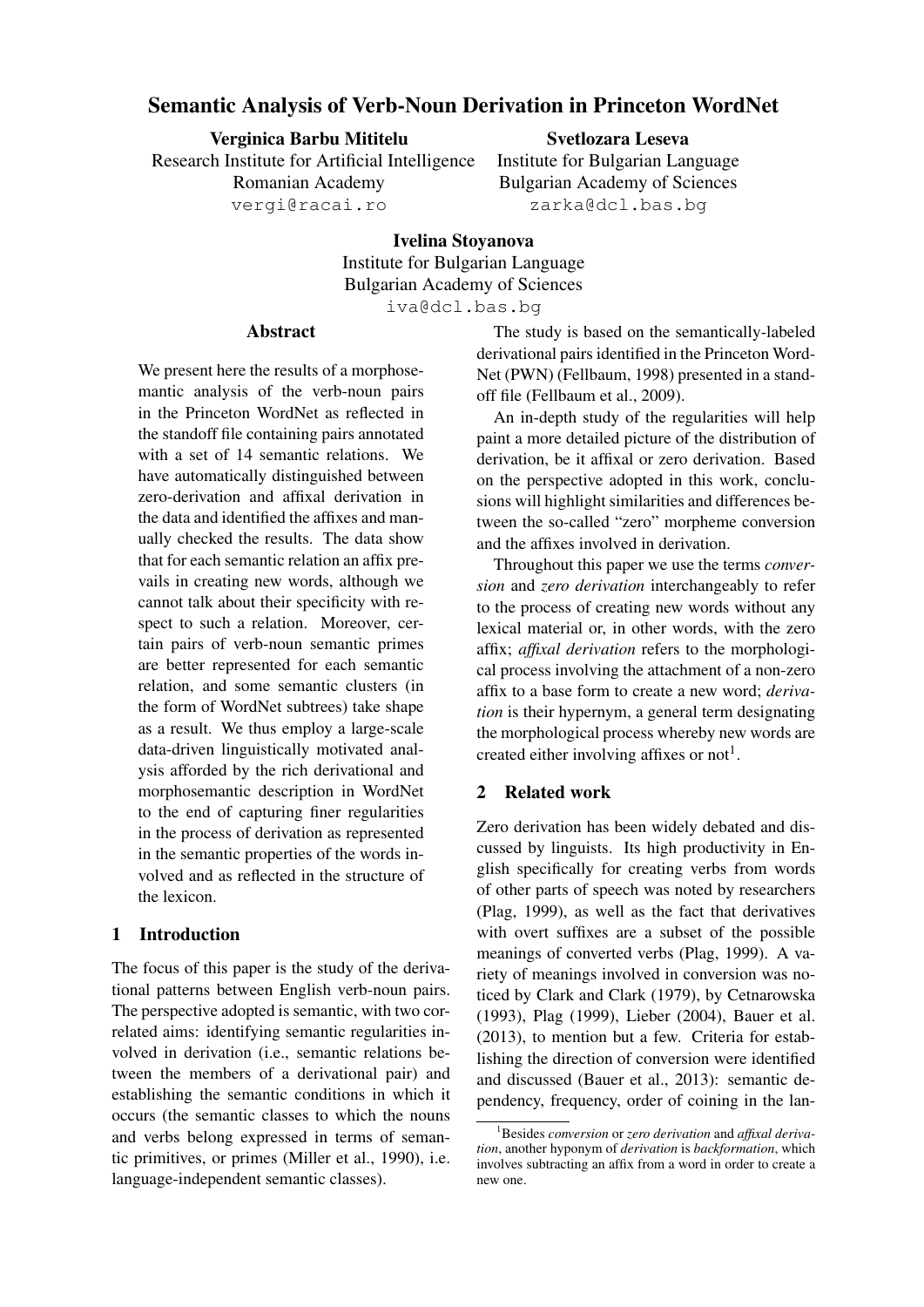guage. All studies consider words as entities involved in the process; however, our analysis here is done at the word sense level and is facilitated by the organizing principle of PWN, which takes the word sense as the minimal analysis unit.

### 3 Morphosemantic Relations in WordNet

The standoff file<sup>2</sup> consists of  $16,812<sup>3</sup>$  unique verbnoun pairs of which 53.57% represent patterns of affixal derivation and 46.43% are conversions. Each pair is annotated with a morphosemantic relation (out of a set of 14 such relations).

Although not explicitly defined, the meaning of these relations may be inferred from the observation of the data. Below, we sketch out a revised version of a description of these relations proposed by Koeva et al. (2016). Many of the relations have a more or less direct correspondence in the domain of thematic relations; in fact, in the lexicalist approaches in the Generative grammar of the 1980s, V-to-N derivation was accounted for as theta-role assignment from the predicate argument structure of the verb within the word structure of the noun (Müller,  $2016$ ), but this is not a one-to-one correspondence as the overview below shows.

### 3.1 Describing Morphosemantic Relations

An Agent is a person (noun.person), a social entity, such as organisations (noun.group), an animal (noun.animal) or a plant (noun.plant) that is capable of acting so as to bring about a result.

An Instrument is either a concrete, usually man-made object (noun.artifact), or something abstract, such as a noun with the prime noun.communication, e.g. *debug*:1 – *debugger*:1 ('a program that helps in locating and correcting programming errors') or noun.cognition, e.g. *stem*:4 – *stemmer*:3 ('an algorithm for removing inflectional and derivational endings in order to reduce word forms to a common stem'). It is always implied that the Instrument acts under the volition of an Agent.

A Body-part is an inalienable part of the body of an Agent expressed by nouns with the prime noun.body (rarely noun.animal or noun.plant).

The relation Material may denote a type of inanimate cause (Fellbaum et al., 2009) – substances that may bring about a certain effect: e.g.

*inhibit*:2 – *inhibitor*:1 ('a substance that retards or stops an activity'). Besides noun.substance, noun.artifacts (synthetic substances or products) also qualify for the relation, e.g. *depilate*:1 – *depilatory*:2 ('hair removal cosmetics'). In addition, the relation may also express function or purpose, as in *sweeten*:1 – *sweetener*:1 ('something added to foods to make them taste sweeter').

The relation Vehicle represents a subclass of artifacts (means of transportation), so the respective synsets have the prime noun.artifact and are generally hyponyms of the synset *conveyance*:3; *transport*:8. Vehicles are distinguished from Instruments as their semantic and syntactic behaviour is more similar to Agents.

The relation **By-means-of** is also associated with two subtypes: on the one hand, it may be thought of as a kind of inanimate cause, e.g. *geyser*:1 ('to overflow like a geyser') – *geyser*:1 ('a spring that discharges hot water and steam') (noun.object), while on the other, it is found in cases where the semantics is not so much causative as enabling or facilitating: consider the pair *certify*:2 ('guarantee payment on; of checks') and *certificate*:2 ('a formal declaration that documents a fact of relevance to finance and investment').

The relation Event denotes a processual nominalization and involves nouns such as noun.act, noun.event, noun.phenomenon, noun.process, while ruling out concrete entities such as animate beings, natural (noun.object) or man-made (noun.artifact) objects, etc.

The relation State denotes abstract entities: feelings (noun.feeling), cognitive (noun.cognition) and other non-dynamic state-ofaffairs, such as synsets with the prime noun.state.

The relation **Undergoer** denotes entities affected by the situation described and roughly corresponds to the thematic role of Patient/Theme.

The relation Result involves entities that are produced or come into existence as a result of the situation described by the verb.

The relation Property denotes various attributes and qualities. This relation involves primarily nouns with the prime noun.attribute and more rarely noun.location.

The relation Location denotes a concrete (natural or man-made) or an abstract location where an event takes place and therefore relates verbs with nouns with various primes – most typically noun.location, but also noun.object, noun.plant,

<sup>2</sup> https://wordnet.princeton.edu

<sup>&</sup>lt;sup>3</sup>The actual size is 17,739 pairs, but we worked on an improved, more consistent version of the file (Koeva et al., 2016) and report cleaned data.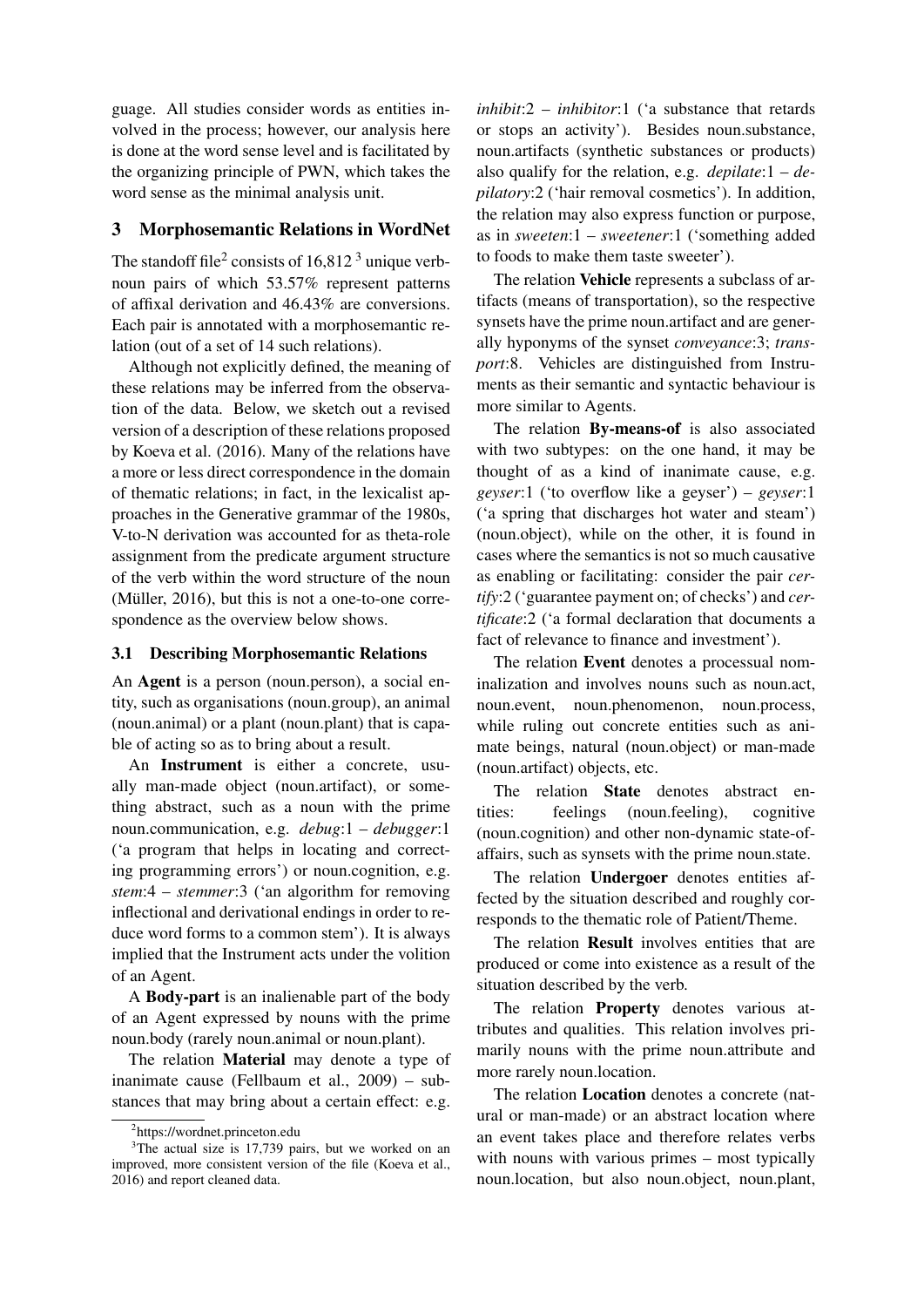noun.artifact, noun.cognition, etc.

The relation **Destination** is associated with the primes noun.person, noun.location and noun.artifact, corresponding to two distinct interpretations in terms of the thematic role theory – as a Recipient (noun.person) or as a Goal (noun.artifact, noun.location).

The relation Uses denotes a function or purpose of an entity. In many cases, especially with verbs of putting, the entity is directly involved as the Theme of the verb, e.g. *lipstick*:2 ('apply lipstick to') – *lipstick*:1 ('makeup that is used to color the lips'). The relation allows nouns with various primes, both concrete and abstract.

A number of procedures towards the trimming of the morphosemantic relations in the standoff file were carried out previously (Koeva et al., 2016). These involved the disambiguation of 450 cases of multiple assignment, which included both very clear-cut 'bugs', such as the assignment of both Agent and Event to a pair of synsets, as well as ambiguous cases of relations that may be considered as overlapping in scope, such as Instrument and Uses or By-means-of and Instrument. The leading principle in choosing one relation over another was the consideration for the overall logic of the relations' assignment as reflected in the typical attested combinations of semantic primitives (of both verbs and nouns) and relations. Other inconsistencies were also removed following the same guidelines.

The analysis of the morphosemantic relations in light of their correspondence in the domain of thematic roles and their semantic grounding gives insights into the linguistic motivation behind the semantic description of the participants in the semantic structure of verbs and serves as a point of departure for a more fine-grained analysis of the semantics of derivation with respect to classes of words with certain properties, cf. Section 6.

### 3.2 Relations' Independence and Overlap

As the analysis of the data presented in the previous subsection reveals, some relations cover two distinct meanings: a causative one and a meansor-function-oriented one (consider the examples given for the relations Material and By-means-of). A more detailed approach would thus involve the redefinition and reassignment of relations so that they satisfy uniform criteria, a question which we leave aside for the time being.

On the other hand, not all relations seem to be equally justified. Indeed, Vehicle, as well as Bodypart, may qualify as kinds of Instruments. However, both relations are very specifically defined, and the relevant nouns fall into clear-cut semantic classes and combine syntactically with very coherent classes of verbs, such as verbs of controlled motion or vehicle operation (Vehicle) or verbs of gestures and bodily movements (Bodypart). Thus, we would rather recognise these relations' membership to a more comprehensive class of relations, rather than discarding them in favour of a greater generalisation by reassigning them as Instruments.

# 4 Distribution of Morphosemantic Relations between Affixal and Zero **Derivation**

The theoretical findings sketched in Section 2 and based on empirical analyses are reflected by the data we work with: on the one hand, zero derivation is found across all the relations under discussion; on the other, conversion is the prevalent process of creating new words for 8 relations (Bymeans-of, Undergoer, Vehicle, Result, Property, Location, Uses, Body-part), while suffixation is the dominant word-formation technique for 4 relations (Agent, Destination, Material, State); for 2 semantic relations (Instrument, Event) conversion and derivation are in quite strong competition. These data are shown in Table 1 and Figure 1.

For all morphosemantic pairs we analyzed, besides deciding upon the formation process (zero or affixal derivation), we have also automatically identified the affix (and manually validated the data) in the latter case. Thus we were able to establish the frequency of each occurring affix, as well as of the zero affix  $(\emptyset)$  henceforth). For a number of relations  $\emptyset$  is not prevalent, but is the major competitor of the most productive suffix. In Table 1 a comparison between the proportion of  $\varnothing$ (column 3) and the most frequent affix (column 6) shows four relations clearly dominated by affixal derivation (State, Agent, Destination, and Material); however, for two relations (State and Agent)  $\varnothing$  is the second most frequent affix. Further, the results for Instrument and Event demonstrate balance between conversion and affixation.

An interesting case is that of the Vehicle relation which is morphologically represented either by  $\varnothing$ (57 cases) or by the suffix *-er* (37 cases). Sim-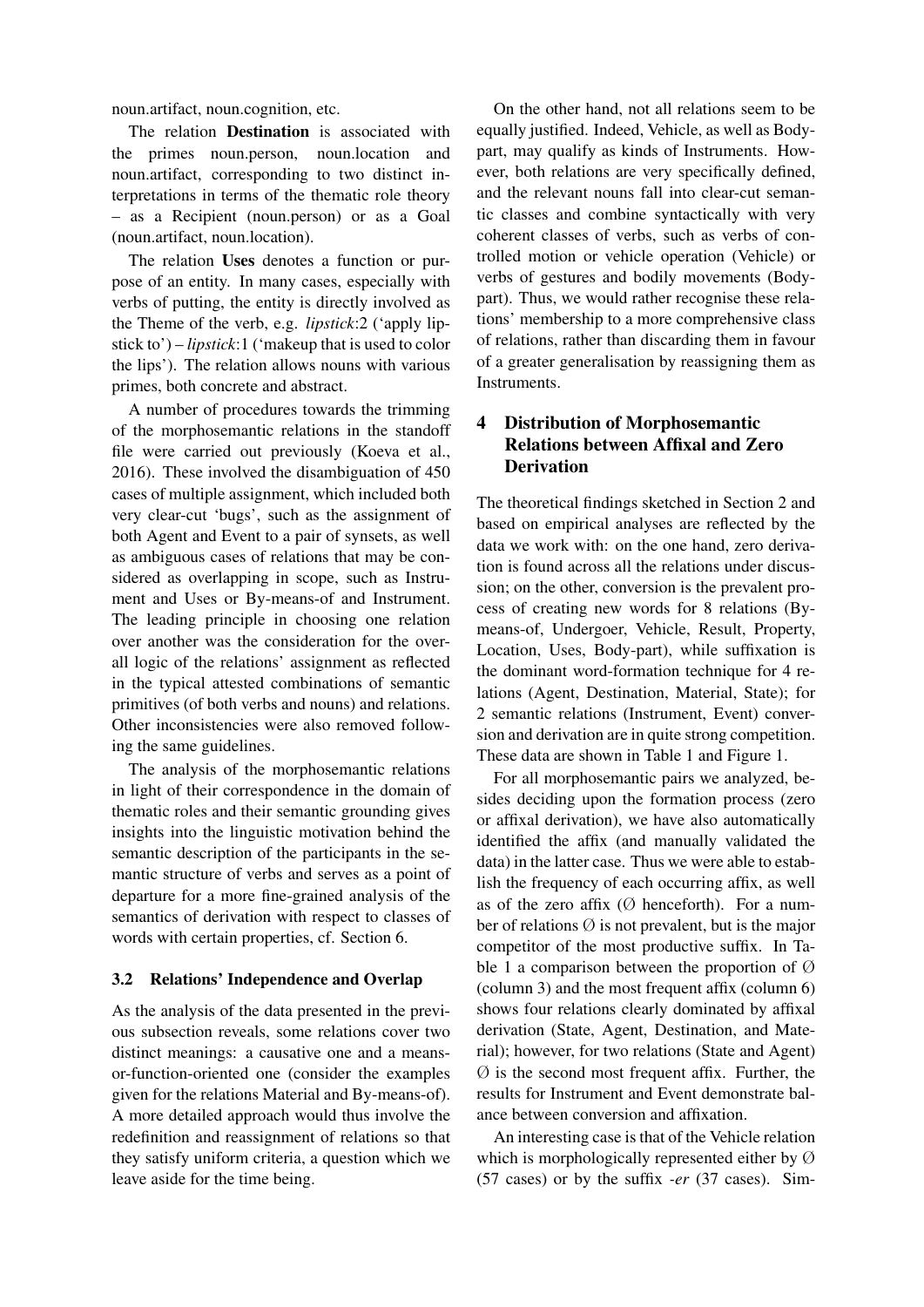| <b>Relation</b> | No. of              | $\mathcal{A}_0$ | Most freq. | No.   | $\overline{\mathcal{C}}_0$ | $\overline{2nd}$ most | No. | $\bar{\mathcal{C}}$ | Rest,                | <b>Total</b> |
|-----------------|---------------------|-----------------|------------|-------|----------------------------|-----------------------|-----|---------------------|----------------------|--------------|
| name            | $\emptyset$ -deriv. |                 | aff.       |       |                            | freq. aff.            |     |                     | $\mathcal{G}_{\rho}$ |              |
| Uses            | 655                 | 87.92           | -ation     | 31    | 4.16                       | $-ify$                | 19  | 2.55                | 5.37                 | 745          |
| Location        | 220                 | 80.88           | -ation     | 23    | 8.46                       | -er                   | 14  | 5.15                | 5.51                 | 272          |
| Undergoer       | 664                 | 76.85           | -ation     | 87    | 10.07                      | -ee                   | 36  | 4.17                | 8.91                 | 864          |
| Result          | 882                 | 63.59           | -ation     | 301   | 21.70                      | $-$ ify               | 60  | 4.33                | 10.38                | 1,387        |
| Property        | 190                 | 62.09           | -ation     | 58    | 18.95                      | -ence                 | 25  | 8.17                | 10.78                | 306          |
| Vehicle         | 57                  | 60.64           | -er        | 37    | 39.36                      |                       | -   | ۰                   | 0.00                 | 94           |
| By-means-of     | 677                 | 59.54           | -er        | 155   | 13.63                      | -ation                | 195 | 17.15               | 9.67                 | 1,137        |
| Body-part       | 40                  | 57.14           | -er        | 28    | 40.00                      | -ate                  | 2   | 2.86                | 0.00                 | 70           |
| Event           | 3,544               | 46.34           | -ation     | 3,328 | 43.52                      | -ment                 | 387 | 5.06                | 5.07                 | 7.647        |
| Instrument      | 352                 | 45.30           | -er        | 403   | 51.87                      | $-1$ se               | 14  | 1.80                | 1.03                 | 777          |
| <b>State</b>    | 168                 | 32.75           | -ation     | 237   | 46.20                      | -ment                 | 61  | 11.89               | 9.16                 | 513          |
| Agent           | 351                 | 12.10           | -er        | 2,491 | 85.90                      | -ation                | 19  | 0.66                | 1.34                 | 2,900        |
| Destination     | 2                   | 6.90            | -ee        | 25    | 86.21                      | -ify                  | 2   | 6.90                | 0.00                 | 29           |
| Material        | 3                   | 4.23            | -er        | 58    | 81.69                      | $-1$ se               | 5   | 7.04                | 7.04                 | 71           |
| <b>TOTAL</b>    | 7.805               | 46.43           |            |       |                            |                       |     |                     |                      |              |

Table 1: Distribution of conversion and affixal derivation in PWN after changes were performed. The number of unique verb-noun derivational pairs labeled with morphosemantic relations totals 16,812.



Figure 1: Competition between conversion (blue), the most frequent affix for each relation (red), the second most frequent affix (orange), the third most frequent one (green) and other affixes (purple).

ilarly, the relation Destination displays the suffix *-ee* (in 25 cases), Ø (in 2 cases) and verb suffix  *ify* (in other 2 cases). Both relations are scarce in the data under study, as the figures show.

The data presented clearly show that each relation is dominated by one or two affixes at most (including  $\varnothing$ ), and that zero derivation plays an important role in creating new nouns and verbs, at least in the dataset under discussion. Based on our findings, *-er* and *-ation* are the most productive suffixes in these pairs, followed by  $\emptyset$ .

# 5 Morphosemantic Relations and Derivational Models

Besides the semantic perspective already incorporated by the morphosemantic relations (see Section 3), another perspective relevant for the process of creating new words is the tendency of certain semantic primes of serving either as derivation bases or as derivation results. We illustrate these trends below for each of the 14 relations.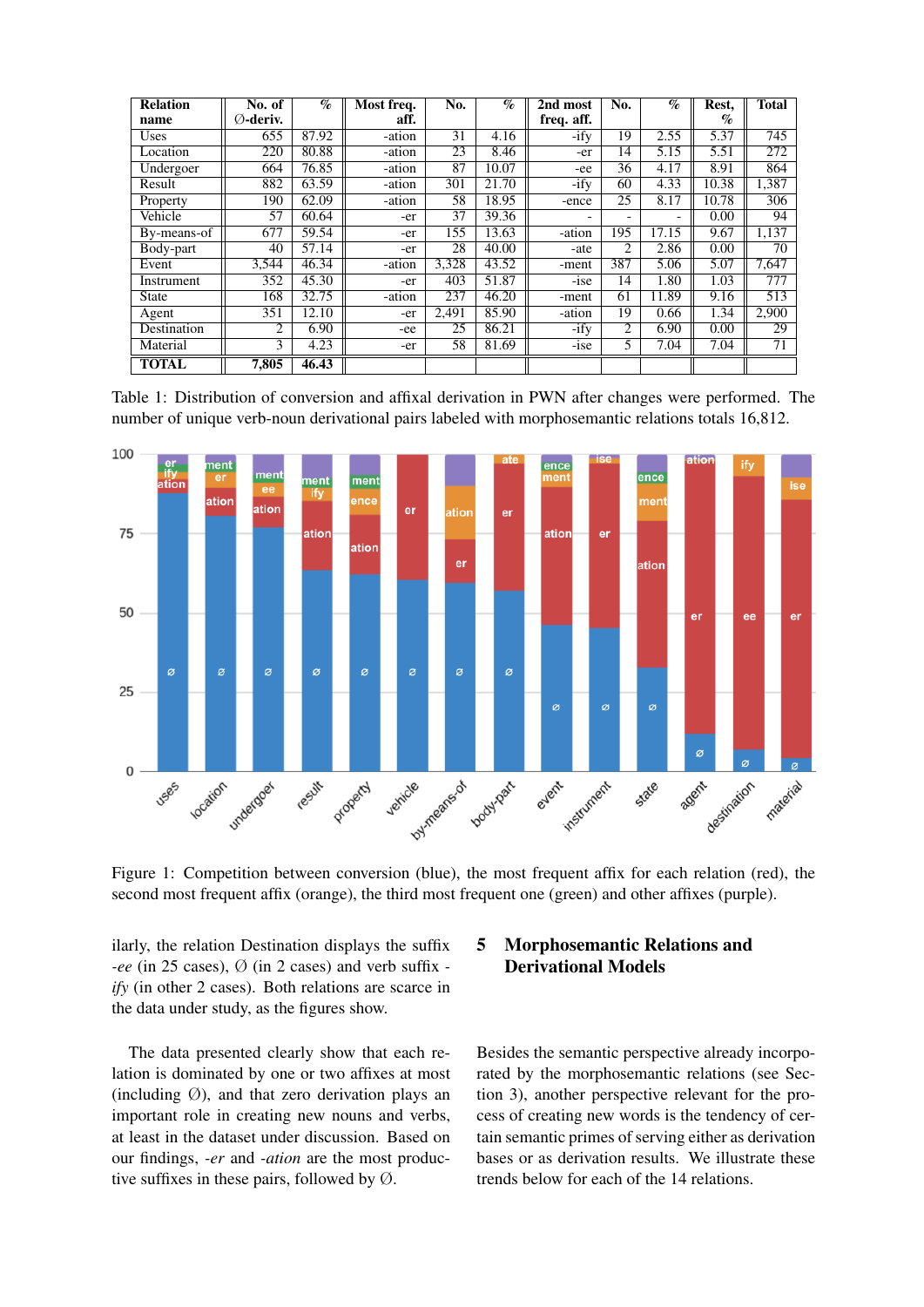### 5.1 Agent

The prevalent semantic prime of the nouns acting as Agents is noun.person, and this is no surprise. As opposed to the homogenous semantics of nouns, the verbs in these pairs belong to 14 (out of the 15) primes: the most productive ones with affixal derivation are:

• verb.communication  $(454^4)$ : *accuse*:1 – *accuser*:1, *announce*:1 – *announcer*:1;

• verb.contact (326): *carve*:1 – *carver*:1, *butt*:1 – *butter*:3;

• verb.social (318): *betray*:5 – *betrayer*:2;

while the most productive with conversion are:

• verb.social (97): *chairman*:1 – *chairman*:2, *knight*:1 – *knight*:3, *emcee*:1 – *emcee*:2;

• verb.communication (52): *blabber*:1 – *blabber*:2, *advocate*:1 – *advocate*:3;

• verb.possession (32): *auctioneer*:1 – *auctioneer*:2;

Some primes occur with both types of derivation, as noticed in these examples.

#### 5.2 By-means-of

In the case of this morphosemantic relation, diverse verb and noun primes (11 and 10, respectively) are encountered in the data. The most frequent prime pair is verb.contact – noun.artifact, with 153 occurrences, 125 of them with conversion: *barricade*:3 – *barricade*:5, *chain*:1 – *chain*:3, *cushion*:1 – *cushion*:4. Other frequent pairs with conversion are:

• verb.communication – noun.communication (93): *alibi*:1 – *alibi*:3, *email*:2 – *email*:3, *gesture*:2 – *gesture*:4;

• verb.motion – noun.artifact (30): *bridge*:3 – *bridge*:5, *railroad*:1 – *railroad*:5, *sluice*:2 – *sluice*:5;

• verb.creation – noun.artifact (26): *festoon*:1 – *festoon*:2, *ornament*:1 – *ornament*:3, *cantilever*:1 – *cantilever*:3.

In the case of affixal derivation, the dominant prime pairs are:

• verb.communication – noun.communication (70): *impeach*:2 – *impeachment*:1, *confess*:1 – *confession*:2;

• verb.contact – noun.artifact (28): *decorate*:1 – *decoration*:2, *stop*:7 – *stopper*:2.

### 5.3 Destination

This relation is represented in the data with only 17 pairs. It is interesting that the prime noun.person is very well represented in combination with several verb primes and that the V-to-N derivation is dominated by the *-ee* suffix:

• verb.possession – noun.person (5): *grant*:5 – *grantee*:2, *trust*:5 – *trustee*:2;

• verb.communication – noun.person (4): *promise*:1 – *promisee*:1, *send*:2 – *sendee*:1;

• verb.social – noun.person (2): *patent*:5 – *patentee*:1, *retire*:7 – *retiree*:1;

• verb.motion – noun.person (2): *refer*:6 – *referee*:3.

#### 5.4 Instrument

The prevalent prime pair is verb.contact – noun.artifact (398). Whereas nouns are mostly artifacts, the verbs are diverse: all 15 primes occur with this morphosemantic relation; some primes prevail with affixal derivation:

- verb.change (97): *deice*:1 *deicer*:1;
- verb.motion (32): *elevate*:2 *elevator*:1;

• verb.communication (24): *prompt*:2 – *prompter*:1, *buzz*:1 – *buzzer*:1, *page*:1 – *pager*:1.

Other primes tend to occur with conversion:

- verb.contact (239): *catapult*:2 *catapult*:4;
- verb.creation (25): *crayon*:1 *crayon*:2;
- verb.competition (14): *seine*:1 *seine*:2.

#### 5.5 Undergoer

Diverse noun and verb primes are implicated in pairs labeled with this morphosemantic relation, but the most frequent one is verb.communication – noun.communication: 77 occurrences out of which 42 are conversions (*compliment*:1 – *compliment*:3) and 35 are affixal derivations (*communicate*:1 – *communication*:1). Other prevalent prime pairs with conversion are:

• verb.possession – noun.possession (50): *store*:1 – *store*:6;

• verb.contact – noun.artifact (36): *veneer*:1 – *veneer*:3.

There are primes occurring only with conversion, never with affixal derivation:

• verbal primes: verb.competition: 17 with noun.animal (*rabbit*:1 – *rabbit*:2), 11 with noun.artifact (*bomb*:1 – *bomb*:3), 5 with noun.food (*prawn*:1 – *prawn*:3); verb.stative: 6 with noun.artifact (*overhang*:1 – *overhang*:3), etc.;

<sup>4</sup>The numbers in brackets indicate the number of synset pairs.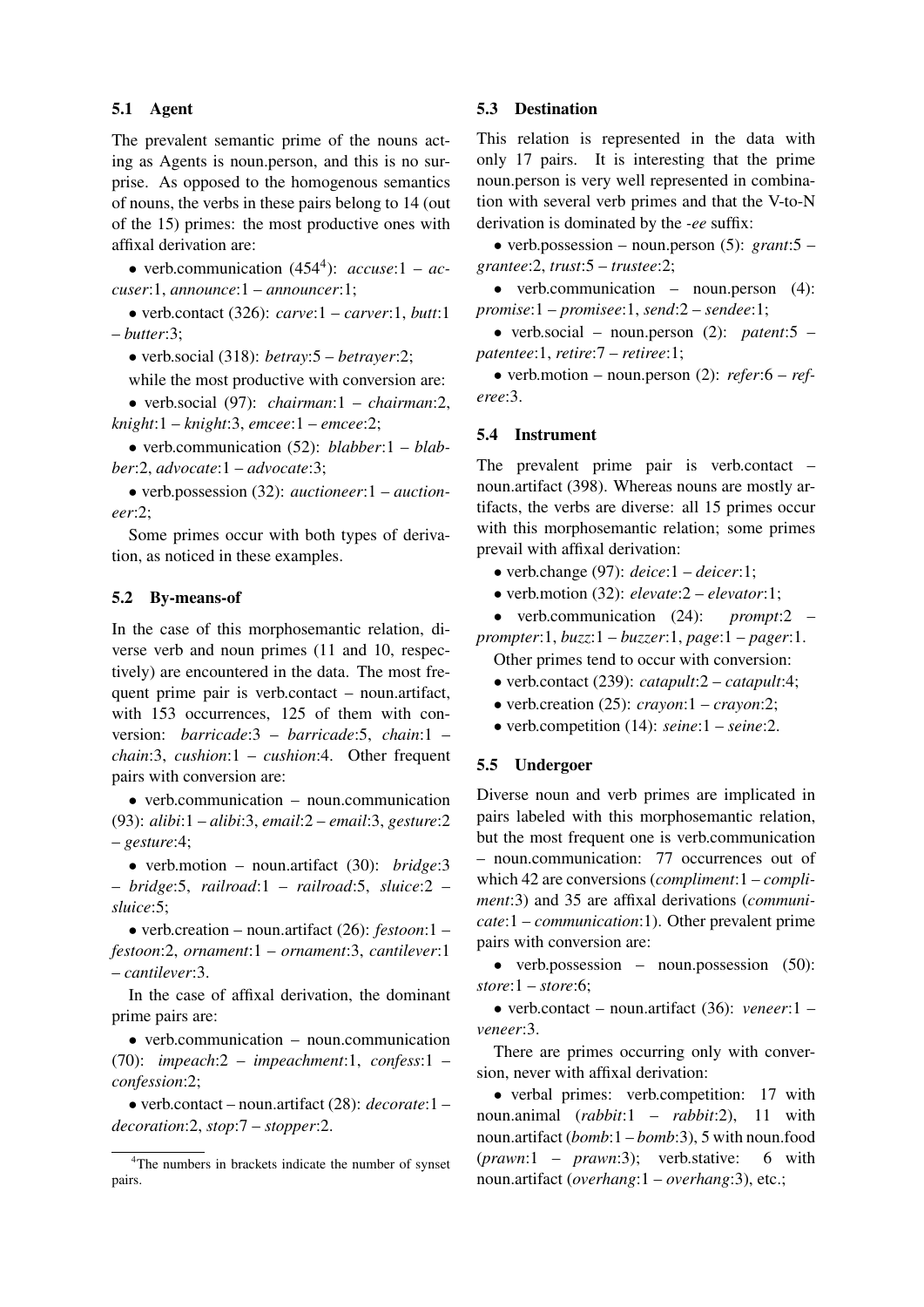• noun primes: noun.animal: 17 with verb.competition (see above); 11 with verb.contact (*snail*:1 – *snail*:2); noun.plant: 11 with verb.change (*burr*:1 – *burr*:5), 7 with verb.contact (*mushroom*:2 – *mushroom*:7); noun.body: 10 with verb.body (*spit*:1 – *spit*:7), 6 with verb.contact (*transplant*:4 – *transplant*:7), etc.

Noun.person is the only noun prime for which derivation is more productive than conversion in the case of this morphosemantic relation: *address*:2 – *addressee*:1 (verb.communication), *employ*:2 – *employee*:1 (verb.social), *pay*:4 – *payee*:1 (verb.possession).

## 5.6 Vehicle

The prime pair verb.motion – noun.artifact is unsurprisingly the most frequent one among the pairs annotated as Vehicle: *baloon*:2 – *balloon*:3, *taxi*:2 – *taxi*:3. In the case of affixal derivation, another pair is notable: verb.competition – noun.artifact: *fight*:3 – *fighter*:1, *bomb*:1 – *bomber*:1.

### 5.7 Result

This relations involves great diversity in terms of both verb and noun primes. Among the most frequent prime pairs we find verb.creation – noun.artifact (82 occurrences, mostly conversions): *corduroy*:1 – *corduroy*:3. Other typical prime pairs with conversion include:

• verb.contact – noun.artifact (66): *bale*:1 – *bale*:2;

• verb.communication – noun.communication (36): *petition*:1 – *petition*:2;

Affixal derivation is frequently found with:

• verb.change – noun.substance (42): *calcify*:2 – *calcium*:1;

• verb.change – noun.attribute (37): *pinkify*:1 – *pink*:5;

• verb.change – noun.state (32): *calcify*:2 – *calcification*:3.

## 5.8 Body-part

This relation offers a fragmented picture in which 9 verb primes combine with 4 noun primes. As the relation is poorly represented, these prime pairs display only less than a handful of examples and we do not exemplify nor discuss them here.

### 5.9 Material

This relation displays the conglomeration of the pairs under 3 verb primes (verb.change, verb.contact, verb.body) and 2 noun primes (noun.artifact, noun.substance). The combination verb.change – noun.substance is the best represented (49 pairs): *opalize*:1 – *opal*:1.

### 5.10 Property

A relatively diverse set of 8 verb primes, the most productive of them being verb.change, verb.motion, verb.stative, combine with 2 noun primes, mostly with the prime noun.attribute and only a few pairs with noun.location. The most frequent prime pair is verb.change – noun.attribute (63, evenly distributed between zero and affixal derivation): *black*:4 – *black*:18, *cool*:1 – *cool*:11, *appear*:1 – *appearance*:4. Other frequent pairs with conversion are:

• verb.motion – noun.attribute (20): *slant*:3 – *slant*:5;

• verb.cognition – noun.attribute (14): *distrust*:1 – *distrust*:2;

• verb.contact – noun.attribute (11): *polish*:3 – *polish*:4.

Affixal derivation is more productive with the pairs:

• verb.change – noun.attribute (32): *align*:1 – *alignment*:2;

• verb.stative – noun.attribute (16): *abound*:1 – *abundance*:1.

## 5.11 Location

Diverse verb primes, among which the most productive ones are verb.motion, verb.contact, verb.stative, combine with nouns with primes such as noun.artifact, noun.location, noun.object, to express this relation. The most frequent prime pair is verb.contact – noun.artifact (39, mostly conversions<sup>5</sup> ): *cabin*:1 – *cabin*:3, *closet*:1 – *closet*:2. Other frequent pairs are:

• verb.motion – noun.location (24): *port*:6 – *port*:14;

• verb.contact – noun.location (23): *park*:1 – *park*:7;

• verb.motion – noun.artifact (19): *corner*:1 – *corner*:4;

• verb.stative – noun.location (17): *bivouac*:1 – *bivouac*:3;

• verb.stative – noun.artifact (16): *lodge*:4 – *lodge*:5.

 $5$ Actually, examples of affixal derivation are very sparse with this relation.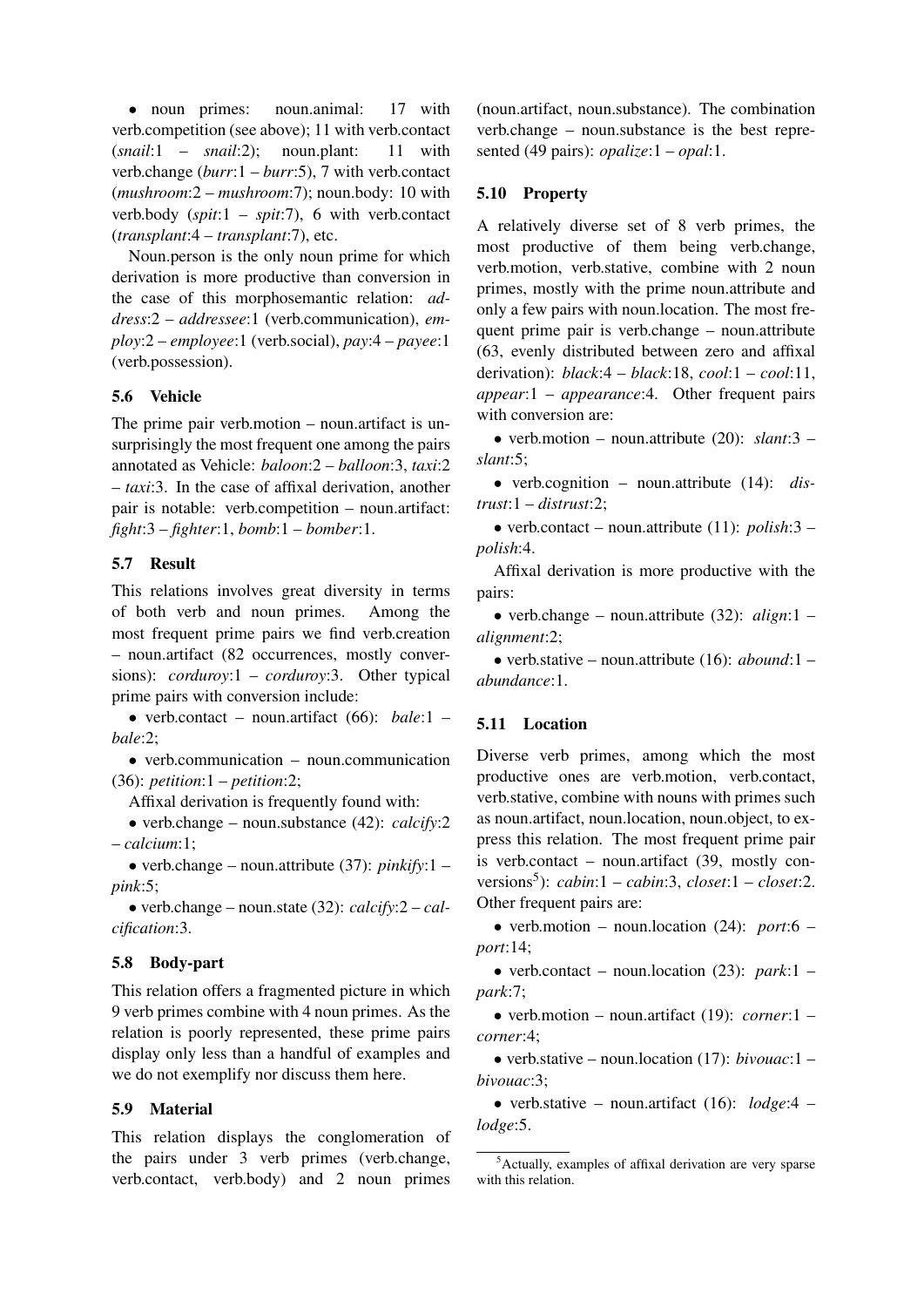### 5.12 Uses

Diversity of verb and noun primes characterizes this relation. The most frequent prime pair is verb.contact – noun.artifact (with over a hundred conversions and no affixal derivation): *carpet*:1 – *carpet*:4, *girth*:1 – *girth*:2. Other frequent pairs involve mainly conversion and they are:

• verb.possession – noun.artifact (57): *armor*:2 – *armor*:3;

• verb.contact – noun.substance (55): *asphalt*:1 – *asphalt*:3;

• verb.communication – noun.communication (44): *autograph*:1 – *autograph*:2;

• verb.body – noun.artifact (39): *bonnet*:1 – *bonnet*:2.

With affixal derivation a relatively frequent pair is verb.communication – noun.communication (13): *attest*:3 – *attestation*:1, while other pairs have only a few examples.

### 5.13 State

Many of the verb primes are involved in this relation, the most productive ones being: verb.change, verb.emotion, verb.social, verb.stative. Out of the several abstract noun primes, 2 occur more often: noun.state, noun.feeling. Affixation is more productive than conversion, but the dominant prime pairs are the same for both types of derivation:

• verb.emotion – noun.feeling (80): *abash*:1 *abashment*:1, *joy*:2 – *joy*:4;

• verb.change – noun.state  $(86)$ : *afflict*:1 – *affliction*:3, *decay*:1 – *decay*:8;

• verb.emotion – noun.state (48): *deject*:1 – *dejection*:1, *despair*:1 – *despair*:3.

#### 5.14 Event

The most frequent prime pair is verb.communication – noun.communication and with this, the competition between derivation and conversion is the strongest (363 vs. 361). The most productive pairs differ for the two types of derivation. With affixal derivation they are:

• verb.change – noun.act (593): *alter*:3 – *alteration*:1;

• verb.social – noun.act (421): *abolish*:1 – *abolition*:1;

• verb.change – noun.process (283): *adapt*:1 – *adaptation*:3;

The most frequent pairs with conversion are:

• verb.motion – noun.act (423): *amble*:2 – *amble*:1;

• verb.contact – noun.act (337): *clasp*:2 – *clasp*:1;

• verb.competition – noun.act (126): *cricket*:2 – *cricket*:1.

#### 6 Discussion

The presented data must be interpreted with a view to the PWN organization principles: all pairs contain words considered with only one of their possible meanings; i.e. the same pair of words may be found several times, labeled either with the same semantic relation or with a different one: e.g., the verb *net* and the noun *net* occur as a pair three times: once labeled as Instrument (for the meanings 'catch with a net' and 'a trap made of netting to catch fish or birds or insects', respectively), and twice as Result: the verb meaning 'yield as a net profit' and the noun denoting 'the excess of revenues over outlays in a given period of time (including depreciation and other noncash expenses)', and the verb meaning 'construct or form a web, as if by weaving' with the noun denoting 'an open fabric of string or rope or wire woven together at regular intervals'. Not all senses of the words can enter a morphosemantic relation with all senses of another word: e.g., the verb *net* has four senses in PWN, the homonymous noun has six senses, but the only morphosemantic relations between them are the three mentioned above.

On the other hand, the PWN files include 4,520 noun-verb derivational pairs that do not occur in the standoff file: e.g.: *carbon* and *carbonate* are linked by a derivational relation in the PWN, but they were not included in the standoff file.

Some pairs in the data are not direct derivatives: consider the homonymous verbs and nouns *black* or *green*, where both are derived from the corresponding adjectives. This is not the case with colors only: e.g. the verb and the noun *equal* are both derived from the respective adjective, too $6$ .

An interesting topic for research is the direction of conversion. There are examples of each direction among the pairs labeled with the same semantic relation: e.g. among the pairs labeled as Agent, we find nouns created from verbs by means of conversion, such as *snoop*, as well as verbs converted from nouns, such as *mouth*. There are cases when, for the same pair of primes, affixation goes in one direction, while zero derivation goes in the opposite one: e.g. for the prime pair verb.possession –

<sup>6</sup>According to data in https://www.etymonline.com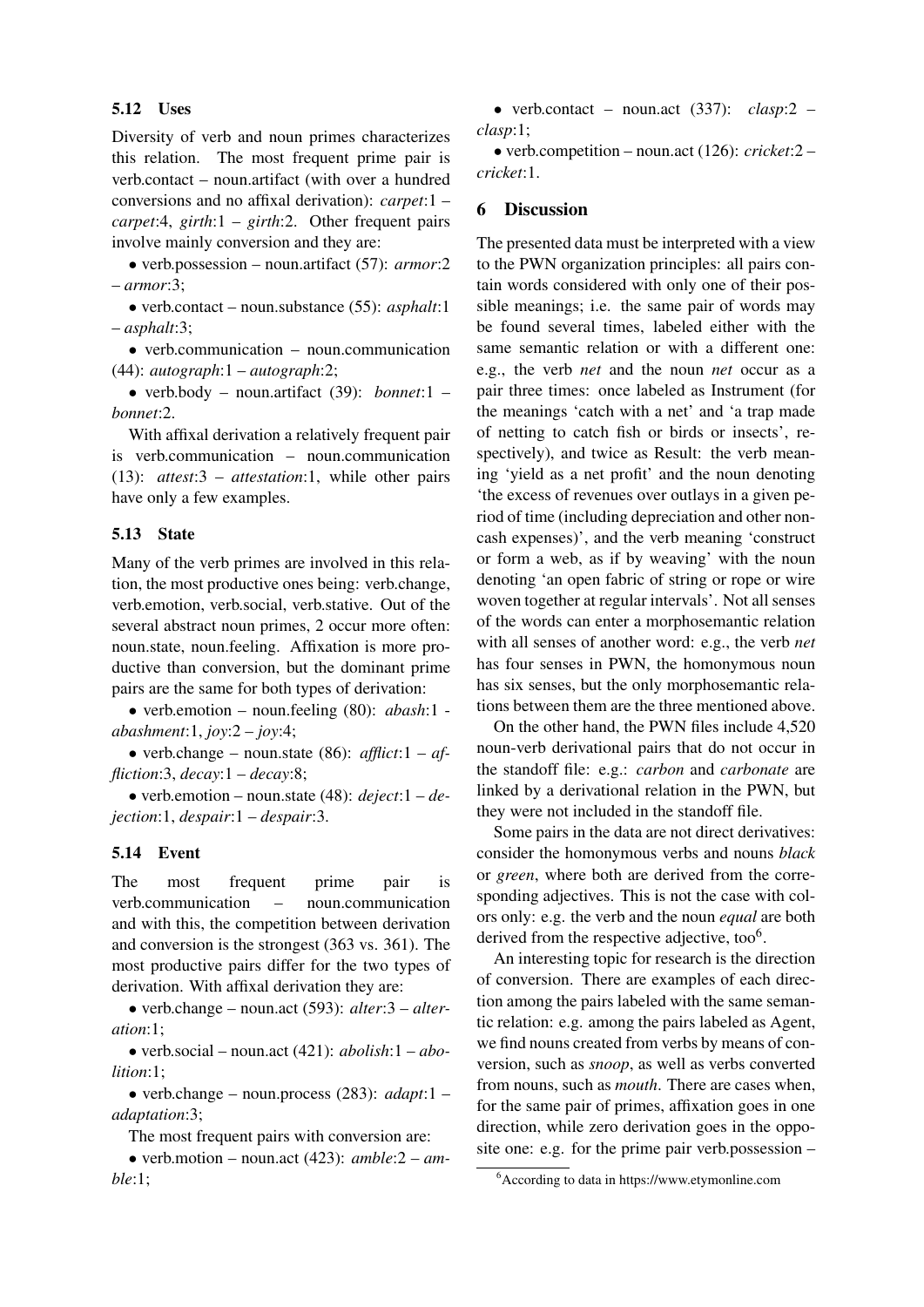noun.person, nouns are derived from verbs (*auctioneer* from *auction*) and verbs are created from nouns via zero derivation (*auctioneer*). These observations need to be explored in more detail.

Researchers, see mainly Clark and Clark (1979) and Plag (1999), have aligned derivational semantics (zero derivation in particular) with the semantics of verb classes. Bauer et al. (2013) discuss the predictability of the semantics of nominalizations especially those denoting "an instance or a state aspectual meaning". Such information can also be drawn from our data, but taking the form of clusters of hyponyms that belong to the same region of the wordnet structure (the same subtree). The more detailed analysis of the data leads us to conclude that the clusters give a more profound insight into the semantic conditions on derivation than general classes as it is clusters that provide the structured part of the lexicon involved.

| Relation: V prime $-N$ prime pair (total #)   |                 |       |  |  |  |  |  |  |
|-----------------------------------------------|-----------------|-------|--|--|--|--|--|--|
| <b>Cluster root</b>                           | No. cases       | $\%$  |  |  |  |  |  |  |
| Agent: verb.body – noun.person (109)          |                 |       |  |  |  |  |  |  |
| ${change:1}$                                  | $\overline{24}$ | 22.02 |  |  |  |  |  |  |
| $\{act:1\}$                                   | 14              | 12.84 |  |  |  |  |  |  |
| Agent: verb.change – noun.person (140)        |                 |       |  |  |  |  |  |  |
| ${change:1}$                                  | 69              | 49.29 |  |  |  |  |  |  |
| Agent: verb.cognition - noun.person (168)     |                 |       |  |  |  |  |  |  |
| $\{\text{think:3}\}$                          | 71              | 22.26 |  |  |  |  |  |  |
| Agent: verb.communication - noun.person (506) |                 |       |  |  |  |  |  |  |
| $\{act:1\}$                                   | 234             | 46.25 |  |  |  |  |  |  |
| $\{express:2\}$                               | 66              | 13.04 |  |  |  |  |  |  |
| {think:3}                                     | 46              | 9.09  |  |  |  |  |  |  |
| Agent: verb.consumption - noun.person (69)    |                 |       |  |  |  |  |  |  |
| ${consum:}2$                                  | 39              | 56.52 |  |  |  |  |  |  |
| Agent: verb.creation – noun.person (205)      |                 |       |  |  |  |  |  |  |
| ${make:}3$                                    | 127             | 61.95 |  |  |  |  |  |  |
| Agent: verb.motion – noun.person (286)        |                 |       |  |  |  |  |  |  |
| ${go:1}$                                      | 149             | 52.10 |  |  |  |  |  |  |
| ${move:}3$                                    | $\overline{34}$ | 11.89 |  |  |  |  |  |  |
| Agent: verb.perception - noun.person (74)     |                 |       |  |  |  |  |  |  |
| ${perceive:1}$                                | T8              | 24.32 |  |  |  |  |  |  |
| $\{\text{watch:1}\}$                          | 15              | 20.27 |  |  |  |  |  |  |
| $\{show:4\}$                                  | 7               | 9.46  |  |  |  |  |  |  |
| Agent: verb.possession - noun.person (250)    |                 |       |  |  |  |  |  |  |
| {transfer:5}                                  | 82              | 32.80 |  |  |  |  |  |  |
| $\{take: 21\}$                                | 25              | 10.00 |  |  |  |  |  |  |
| show: $4$ }                                   | 7               | 9.46  |  |  |  |  |  |  |

Table 2: Some significant clusters within the morphosemantic relation of Agent.

Table 2 shows the overall number of occurrences for the most numerous combinations of verb primes with the prime noun.person for the relation Agent. The most meaningful clusters are represented as the root verb synsets to whose tree the verbs in the clusters belong, the nouns being in the subtree of *person*:1. The table shows each



Figure 2: Clusters of verbs for the relation of Agent within the prime of verb.motion.



Figure 3: Clusters of nouns for the relation of Agent within the prime of verb.motion.

cluster's share as absolute numbers and as percentage of the number of the prime pair occurrences.

Figure 2 exemplifies the distribution of synsets belonging to the prime verb.motion which are involved in the relation Agent (see Table 2). More than half of the synsets (149 out of 286) are hyponyms of the synset *travel*:1; *go*:1; *move*:1; *locomote*:1 (the embedded bubbles). Each of these bubbles is the root of a smaller subtree and is also represented numerically. The blue and green bubbles exemplify outliers in other subtrees.

Figure 3 provides a similar representation of the noun synsets involved in the Agent relation with verbs of motion (verb.motion). Most of them are nouns designating persons (286 out of 308), with a very small number of synsets from other primes.

As not all derivational relations are assigned a morphosemanticl label (see above, this Section), the question of the predictability of the morphosemantic relations arises. Our analysis of several samples of the data shows that the relations are predictable only to a certain extent. A semantic relation of one of the 14 types could be automatically assigned to pairs of word senses that are derivationally related in PWN but lack a semantic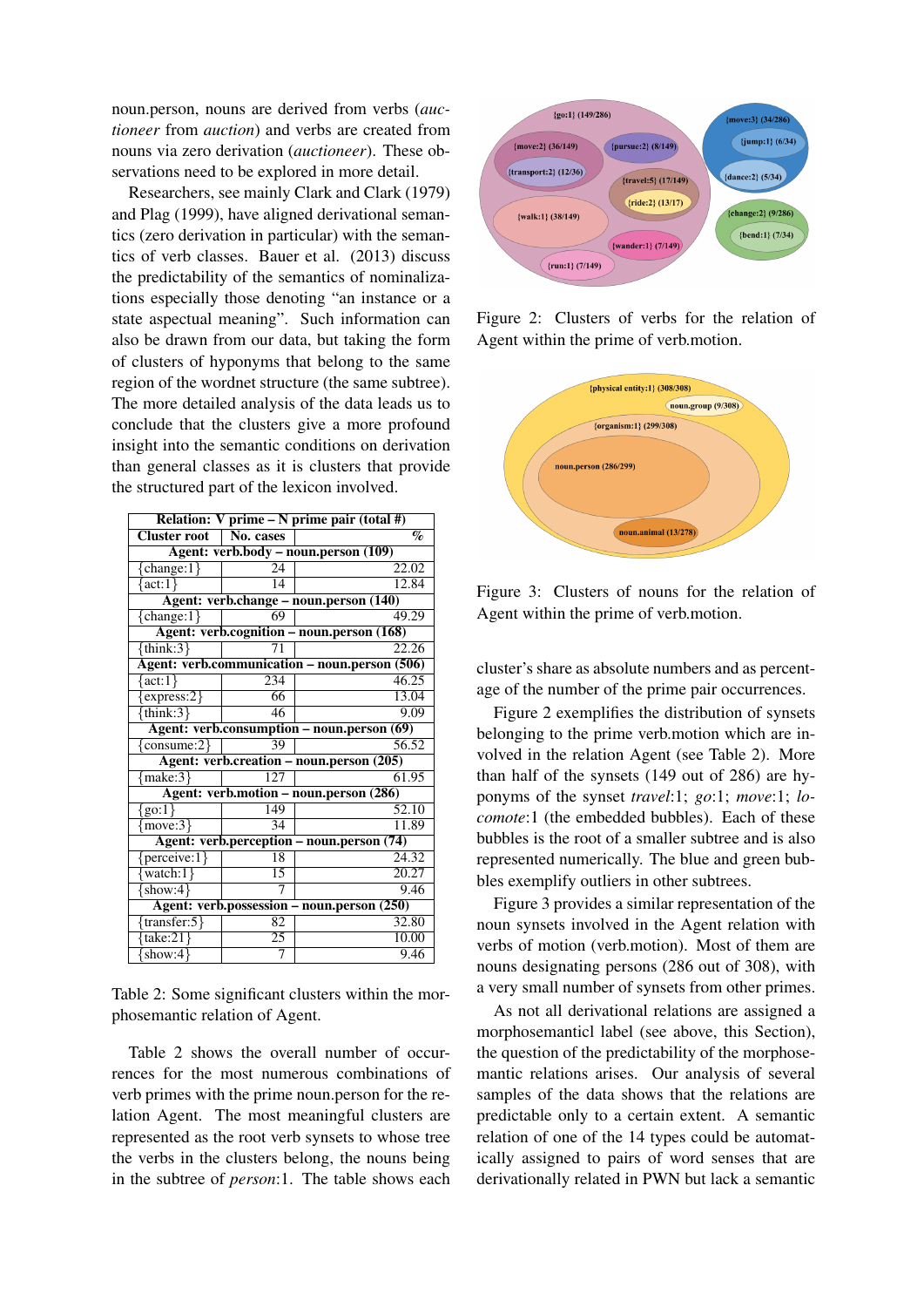label (as in the standoff file) if they occur in subtrees where a certain relation is already assigned to other pairs: consider the pairs in the standoff file: *nickel*:1 – *nickel*:1 , *silver*:1 – *silver*:1, *copper*:1 – *copper*:1 and *chrome*:1 – *chrome*:1. These four verbs are hyponyms of *cover*:1, while the nouns are hyponyms of *metal*:1; the semantic relation these pairs are annotated with is Uses. However, there are other such pairs in PWN, e.g.: *aluminium*:1 – *aluminize*:1, where the verb is a hyponym of *cover*:1 and the noun is a hyponym of *metal*:1 and there is a derivational relation between them, but it is not labeled morphosemantically. Given the four examples above, we can infer that the right semantic label for this pair (and other similar ones) is Uses. In other cases inferring a semantic relation may not be so trivial, but at least the number of possibilities will be greatly reduced and manual validation will be facilitated. Besides labeling new pairs, such regularities can also help to easily spot oddities in the data and correct them.

Regular polysemy is reflected in morphosemantic relations, especially as from a contemporary point of view a verb's sense may be considered to be related to more than one (closely) related noun senses or vice versa. Such an example is found with nouns of the class noun.artifact (mostly containers) and nouns denoting the quantity that the respective container holds, e.g. *barrel*:2, *cask*:2 ('a cylindrical container that holds liquids') and *barrel*:4, *barrelful*:1 ('the quantity that a barrel (of any size) will hold'). Each of the two synsets is related to *barrel*:1 ('put in barrels') by means of the relations Location and Undergoer, respectively. Regular polysemy reveals how regularities between related meanings in the nominal or the verbal domain are reflected in the semantics of the relation in verb-noun pairs.

Observations on structured parts of the lexicon such as the ones discussed above enable us also to predict missing relations, both morphosemantic and derivational. Consider *jar*:5 ('place in a cylindrical vessel') and the noun synsets *jar*:1 ('a vessel (usually cylindrical') and *jar*:2, *jarful*:1 ('the quantity contained in a jar'). Although only the Undergoer relation is encoded, the Location relation is easily predictable on the basis of the *barrel* example above. Exploring further the hyponyms of the synset *containerful*:1 ('the quantity that a container will hold'), we discover that 25 out of its 67 hyponyms have corresponding verbs, but only

3 of the verbs are appropriately linked to the noun synsets denoting the respective quantity and artifact (in a like manner to *barrel*) – the remaining verbs lack one or both morphosemantic relations or even the derivational ones. In such a way, we are able to tackle the inconsistencies in derivational and morphosemantic relations throughout this and other parts of the PWN structure.

### 7 Conclusions

Our study based on the PWN standoff file consisting of noun-verb pairs labeled with one of a set of 14 semantic relations shows the distribution of zero and affixal derivation within the data, at a general level, as well as with respect to each such relation. We have also presented the most frequent affixes by means of which words are created in the subgroups represented by relations labeled identically and showed that the zero affix is among the most frequent ones for each such subgroup: for some relations it is the prevalent affix and for others it competes with the prevalent one. The semantics of these pairs was further enriched with information about the semantic primes of each word in the pair and several noun-verb prime combinations proved more frequent in some subgroups, with some of the combinations even being specialised for a certain type of derivation.

We intend to augment the work with other pairs extracted from the PWN files and already linked by a derivational relation. We envisage a better representation of certain affixes (especially verbal ones) that are sparse in the standoff file.

Our work can be extended to derivational relations for other languages using the corresponding wordnets. Since the semantic dimension of morphosemantic relations is transferable across languages using the interlingual indexing within PWN, it facilitates the study of derivation across languages and possibly in comparison as well.

### Acknowledgments

This work was carried out in the project *Enhancing Multilingual Language Resources with Derivationally Linked Multiword Expressions* between the Institute for Bulgarian Language of the Bulgarian Academy of Sciences and the Research Institute for Artificial Intelligence of the Romanian Academy.